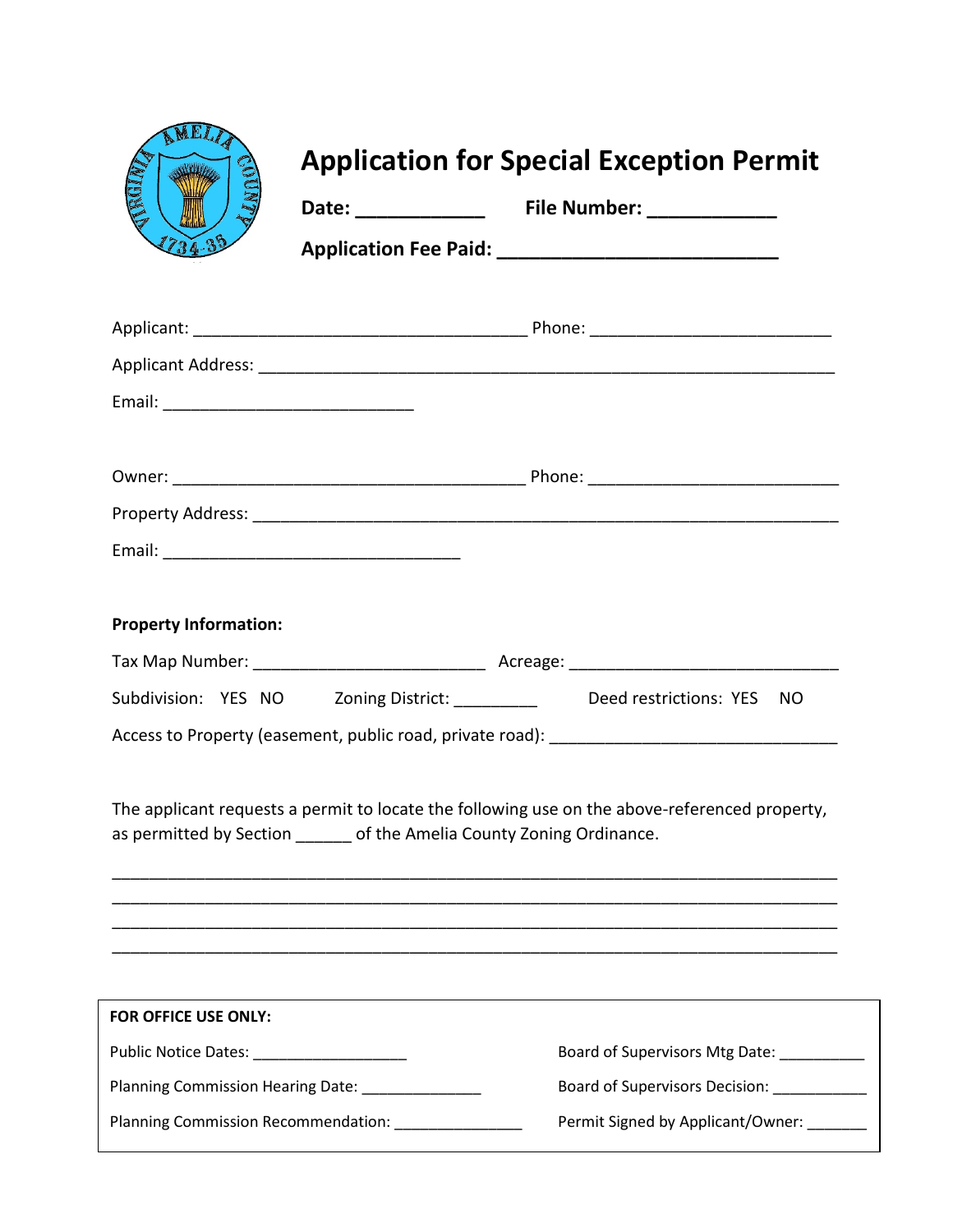## **IMPROVEMENTS PROPOSED**

Describe briefly the improvements proposed on the property. State whether new buildings are to be constructed, existing buildings are to be used and/or renovated or additions are to be made to existing buildings. Please include a plat, conceptual layout, and/or sketch plan demonstrating the proposed improvements.

\_\_\_\_\_\_\_\_\_\_\_\_\_\_\_\_\_\_\_\_\_\_\_\_\_\_\_\_\_\_\_\_\_\_\_\_\_\_\_\_\_\_\_\_\_\_\_\_\_\_\_\_\_\_\_\_\_\_\_\_\_\_\_\_\_\_\_\_\_\_\_\_\_\_\_\_  $\mathcal{L}_\text{max}$  , and the contribution of the contribution of the contribution of the contribution of the contribution of the contribution of the contribution of the contribution of the contribution of the contribution of t

\_\_\_\_\_\_\_\_\_\_\_\_\_\_\_\_\_\_\_\_\_\_\_\_\_\_\_\_\_\_\_\_\_\_\_\_\_\_\_\_\_\_\_\_\_\_\_\_\_\_\_\_\_\_\_\_\_\_\_\_\_\_\_\_\_\_\_\_\_\_\_\_\_\_\_\_

 $\mathcal{L}_\text{max}$  , and the contribution of the contribution of the contribution of the contribution of the contribution of the contribution of the contribution of the contribution of the contribution of the contribution of t  $\mathcal{L}_\text{max}$  , and the set of the set of the set of the set of the set of the set of the set of the set of the set of the set of the set of the set of the set of the set of the set of the set of the set of the set of the

\_\_\_\_\_\_\_\_\_\_\_\_\_\_\_\_\_\_\_\_\_\_\_\_\_\_\_\_\_\_\_\_\_\_\_\_\_\_\_\_\_\_\_\_\_\_\_\_\_\_\_\_\_\_\_\_\_\_\_\_\_\_\_\_\_\_\_\_\_\_\_\_\_\_\_\_

 $\mathcal{L}_\text{max}$  , and the contribution of the contribution of the contribution of the contribution of the contribution of the contribution of the contribution of the contribution of the contribution of the contribution of t \_\_\_\_\_\_\_\_\_\_\_\_\_\_\_\_\_\_\_\_\_\_\_\_\_\_\_\_\_\_\_\_\_\_\_\_\_\_\_\_\_\_\_\_\_\_\_\_\_\_\_\_\_\_\_\_\_\_\_\_\_\_\_\_\_\_\_\_\_\_\_\_\_\_\_\_

 $\frac{1}{2}$  ,  $\frac{1}{2}$  ,  $\frac{1}{2}$  ,  $\frac{1}{2}$  ,  $\frac{1}{2}$  ,  $\frac{1}{2}$  ,  $\frac{1}{2}$  ,  $\frac{1}{2}$  ,  $\frac{1}{2}$  ,  $\frac{1}{2}$  ,  $\frac{1}{2}$  ,  $\frac{1}{2}$  ,  $\frac{1}{2}$  ,  $\frac{1}{2}$  ,  $\frac{1}{2}$  ,  $\frac{1}{2}$  ,  $\frac{1}{2}$  ,  $\frac{1}{2}$  ,  $\frac{1$ 

# **PROTECTION TO ADJOINING PROPERTY**

Describe the effects of the proposed use on adjacent properties and the surrounding neighborhood. What protection will be offered to adjoining property owners?

# **ENHANCEMENT OF COUNTY**

How will this requested change be advantageous to the County?

## **PLAN**

Furnish a plan showing boundaries and dimensions of the property, width of abutting rights-of-way, location and size of buildings on the site, roadways, walks, off street parking and loading spaces, landscaping, etc. A conceptual layout of the proposed changes is also required.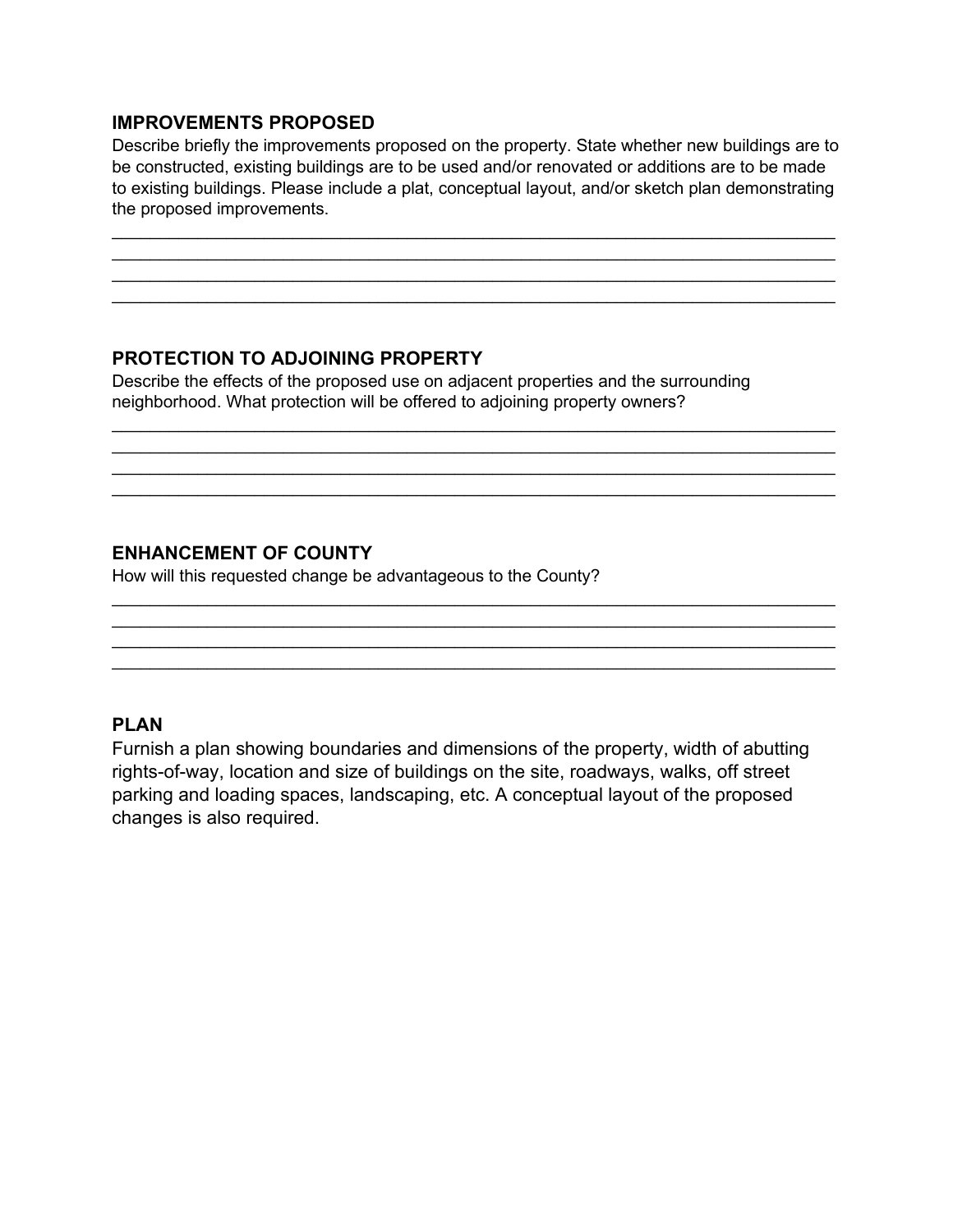I, \_\_\_\_\_\_\_\_\_\_\_\_\_\_\_\_\_\_\_\_\_\_\_\_\_\_\_\_, being duly sworn, deposed and say that I am the Lessee/Owner of the property involved in the application. If I am not the Lessee/Owner, I will produce a copy of a contract to purchase the property or right to submit this application. I further declare that I have familiarized myself with respect to preparing and filing the application and that the foregoing statements and answers herein contained and the information on the attached sheets thoroughly and to the best of my ability present the argument on behalf of the applicant herewith requested and that the statements and information above referred to are in all respects true and correct to the best of my knowledge and belief.

|                                                                                     | Signed:                      |
|-------------------------------------------------------------------------------------|------------------------------|
| Subscribed to and sworn before me on this subscribed to and sworn before me on this | 20                           |
|                                                                                     | <b>Notary Public</b>         |
|                                                                                     | <b>My Commission Expires</b> |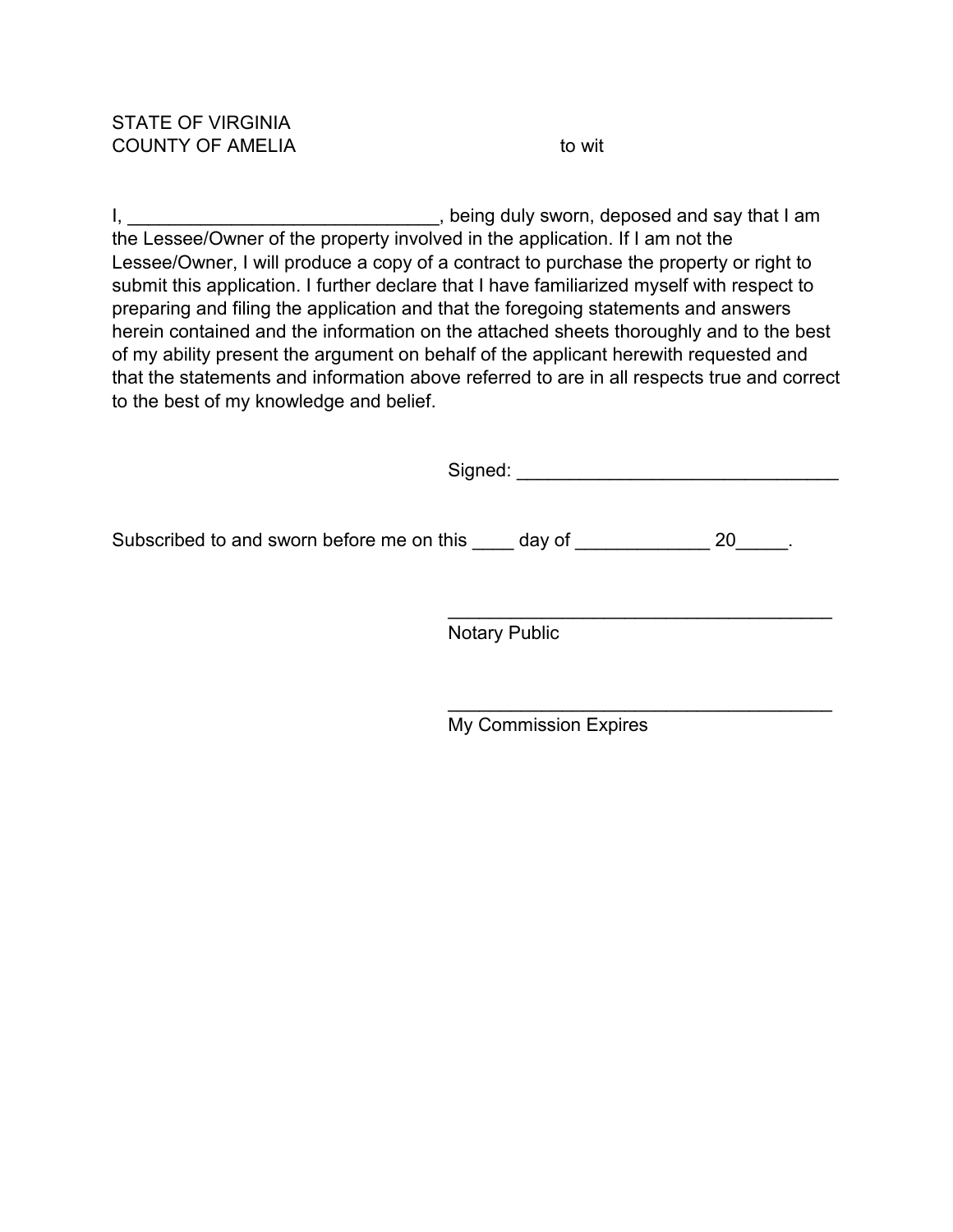## **STATEMENT FOR VALIDITY OF INFORMATION**

Every applicant shall sign the following document to substantiate the validity of submitted information.

### **STATE OF VIRGINIA COUNTY OF AMELIA to wit**

I, Let the state of the state of the state of the state of the state of the state of the state of the state of the state of the state of the state of the state of the state of the state of the state of the state of the sta lessee/owner of the property involved in the application. If I am not the Lessee/Owner, I will produce a copy of a contract to purchase the property or I will present written certification contract To purchase the property or I will present written certification from the owner granting me the right to submit this application. I, declare that I have familiarized myself with the rules and regulations pertaining to preparing and filing this application. I further declare that the foregoing statements and answers provided throughout the various sections of this application are in all respects true and correct to the best of my knowledge and belief.

Signed: \_\_\_\_\_\_\_\_\_\_\_\_\_\_\_\_\_\_\_\_\_\_\_\_\_\_\_\_\_\_\_\_\_

Print Name: **Example 20** 

Subscribed and sworn before me this day of the state of the state of the state of the state of the state of the state of the state of the state of the state of the state of the state of the state of the state of the state

Notary Public

 $\mathcal{L}_\text{max}$  , where  $\mathcal{L}_\text{max}$  and  $\mathcal{L}_\text{max}$  and  $\mathcal{L}_\text{max}$ 

\_\_\_\_\_\_\_\_\_\_\_\_\_\_\_\_\_\_\_\_\_\_\_\_\_\_\_\_\_\_\_\_\_\_\_\_\_ My Commission Expires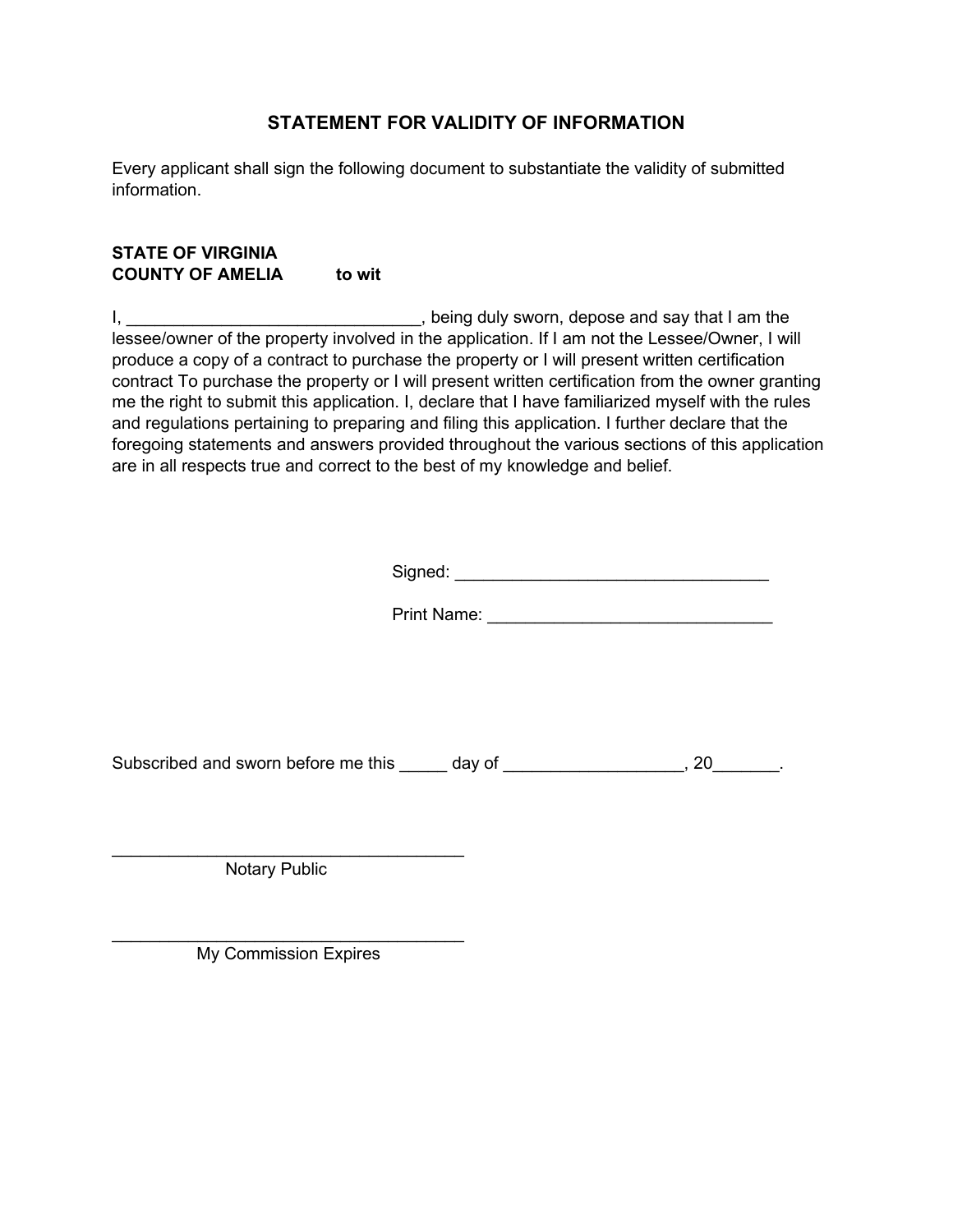## **OWNERSHIP DISCLOSURE**

Please list below the names and addresses of all owners or parties in interest of the land subject to this request:

NOTE: If this request is in the name of a corporation, artificial person, joint venture, trust, or other form of ownership, all officers, directors, and any stockholders owning ten percent or more of such stock much be listed.

**NAME:** ADDRESS:

I, \_\_\_\_\_\_\_\_\_\_\_\_\_\_\_\_\_\_\_\_\_\_\_\_\_\_\_\_\_\_\_, do hereby swear and affirm that to the best of my knowledge and belief, the above information is true and that I am the applicant for this request for parcel number(s) \_\_\_\_\_\_\_\_\_\_ of tax map number(s) \_\_\_\_\_\_\_\_\_\_\_ requesting a Special Exception Permit. If the information above changes at any time while this request is being considered, I will provide the County with an updated list.

Signature:  $\Box$ 

STATE OF VIRGINIA COUNTY OF AMELIA to wit

This day \_\_\_\_\_\_\_\_\_\_\_\_\_\_\_\_\_\_\_\_\_\_\_\_\_\_\_\_\_\_\_\_\_\_ personally appeared before me, \_\_\_\_\_\_\_

a Notary Public in and for the County and State aforesaid, and swore or affirmed that the matters stated in the foregoing Ownership Disclosure are true to the best of his/her knowledge and belief.

Given under my hand this \_\_\_\_\_\_ day of \_\_\_\_\_\_\_\_\_\_\_\_\_, 20\_\_\_\_\_.

My Commission Expires:

Notary Public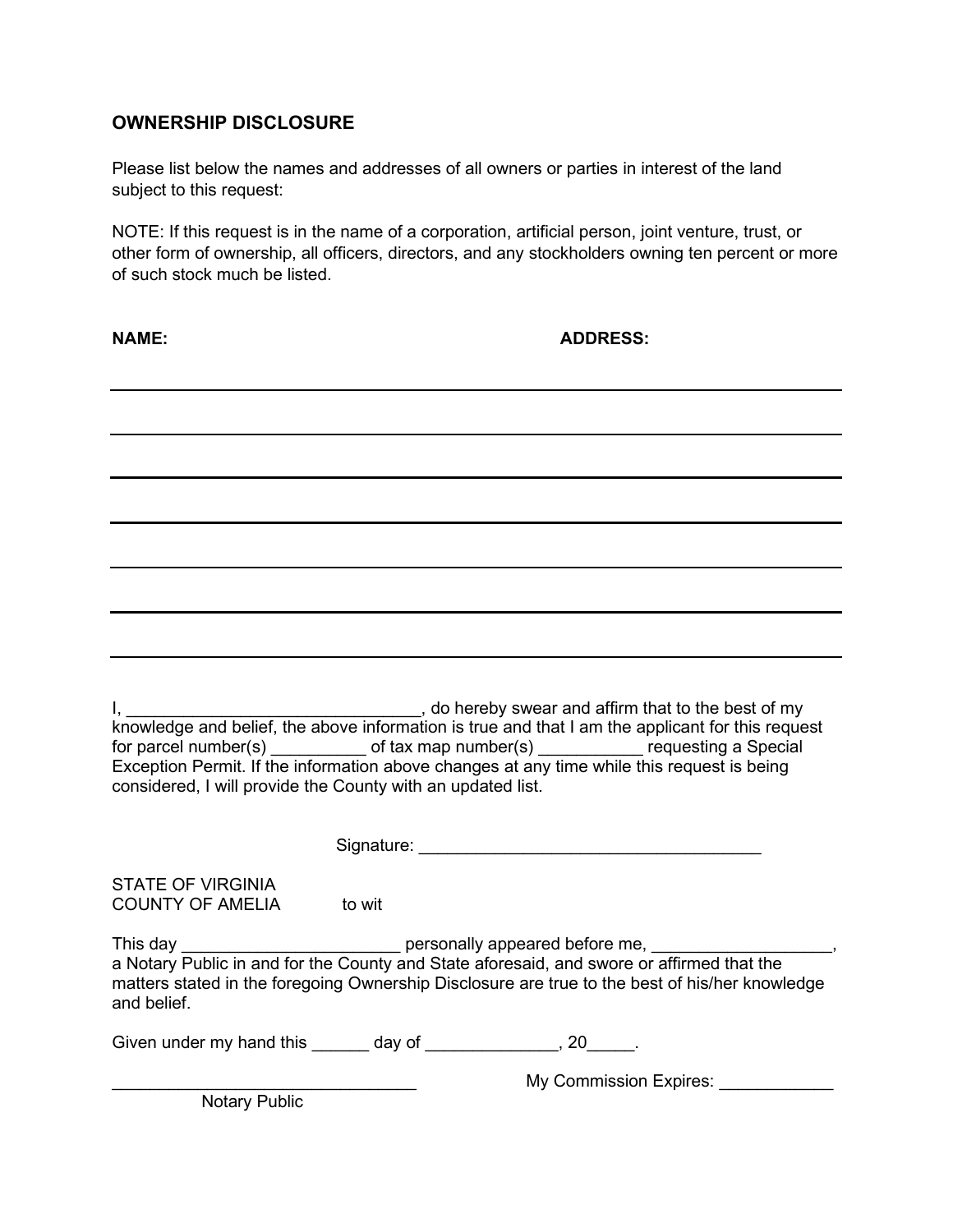## **LIMITED POWER OF ATTORNEY**

# **KNOW ALL MEN BY THESE PERSONS:**

| 1. | That I/We                                                                                                                                                                                                                     |                                                                                                                                                                                                                                                                                                                                                                                                                                                                     |
|----|-------------------------------------------------------------------------------------------------------------------------------------------------------------------------------------------------------------------------------|---------------------------------------------------------------------------------------------------------------------------------------------------------------------------------------------------------------------------------------------------------------------------------------------------------------------------------------------------------------------------------------------------------------------------------------------------------------------|
|    |                                                                                                                                                                                                                               |                                                                                                                                                                                                                                                                                                                                                                                                                                                                     |
|    | (Address)                                                                                                                                                                                                                     |                                                                                                                                                                                                                                                                                                                                                                                                                                                                     |
|    |                                                                                                                                                                                                                               |                                                                                                                                                                                                                                                                                                                                                                                                                                                                     |
|    | (Address) and the contract of the contract of the contract of the contract of the contract of the contract of the contract of the contract of the contract of the contract of the contract of the contract of the contract of |                                                                                                                                                                                                                                                                                                                                                                                                                                                                     |
|    |                                                                                                                                                                                                                               |                                                                                                                                                                                                                                                                                                                                                                                                                                                                     |
|    |                                                                                                                                                                                                                               | (Address) and the contract of the contract of the contract of the contract of the contract of the contract of the contract of the contract of the contract of the contract of the contract of the contract of the contract of                                                                                                                                                                                                                                       |
|    |                                                                                                                                                                                                                               |                                                                                                                                                                                                                                                                                                                                                                                                                                                                     |
|    |                                                                                                                                                                                                                               |                                                                                                                                                                                                                                                                                                                                                                                                                                                                     |
|    |                                                                                                                                                                                                                               |                                                                                                                                                                                                                                                                                                                                                                                                                                                                     |
|    |                                                                                                                                                                                                                               |                                                                                                                                                                                                                                                                                                                                                                                                                                                                     |
|    |                                                                                                                                                                                                                               | Phone: _____________________                                                                                                                                                                                                                                                                                                                                                                                                                                        |
|    |                                                                                                                                                                                                                               |                                                                                                                                                                                                                                                                                                                                                                                                                                                                     |
|    |                                                                                                                                                                                                                               | Being all of the owner(s) of the property described as County Tax Map Numbers:                                                                                                                                                                                                                                                                                                                                                                                      |
|    |                                                                                                                                                                                                                               |                                                                                                                                                                                                                                                                                                                                                                                                                                                                     |
|    |                                                                                                                                                                                                                               | And authorized to take such action, do hereby make, constitute, and appoint:                                                                                                                                                                                                                                                                                                                                                                                        |
| 2. |                                                                                                                                                                                                                               |                                                                                                                                                                                                                                                                                                                                                                                                                                                                     |
|    |                                                                                                                                                                                                                               |                                                                                                                                                                                                                                                                                                                                                                                                                                                                     |
|    | except as follows:                                                                                                                                                                                                            | to act as my/our true and lawful attorney-in-fact for and in my/own name, place and<br>stead with full power and authority I/we would have if acting personally to seek rezoning,<br>conditional use, or variance, and to set forth and offer such legally acceptable voluntarily<br>proffered conditions including any additions, amendments, modifications or deletions<br>thereto that in his or her discretion are deemed reasonable, appropriate and necessary |
| 3. |                                                                                                                                                                                                                               |                                                                                                                                                                                                                                                                                                                                                                                                                                                                     |
|    |                                                                                                                                                                                                                               |                                                                                                                                                                                                                                                                                                                                                                                                                                                                     |
| 4. | $\sim$ , 20 $\sim$ .                                                                                                                                                                                                          | In witness whereof, I/we have hereto set my/our hand and seal this _______ day of                                                                                                                                                                                                                                                                                                                                                                                   |
|    | Signature                                                                                                                                                                                                                     | Signature                                                                                                                                                                                                                                                                                                                                                                                                                                                           |
|    | Witnessed by:                                                                                                                                                                                                                 | Witnessed by:                                                                                                                                                                                                                                                                                                                                                                                                                                                       |